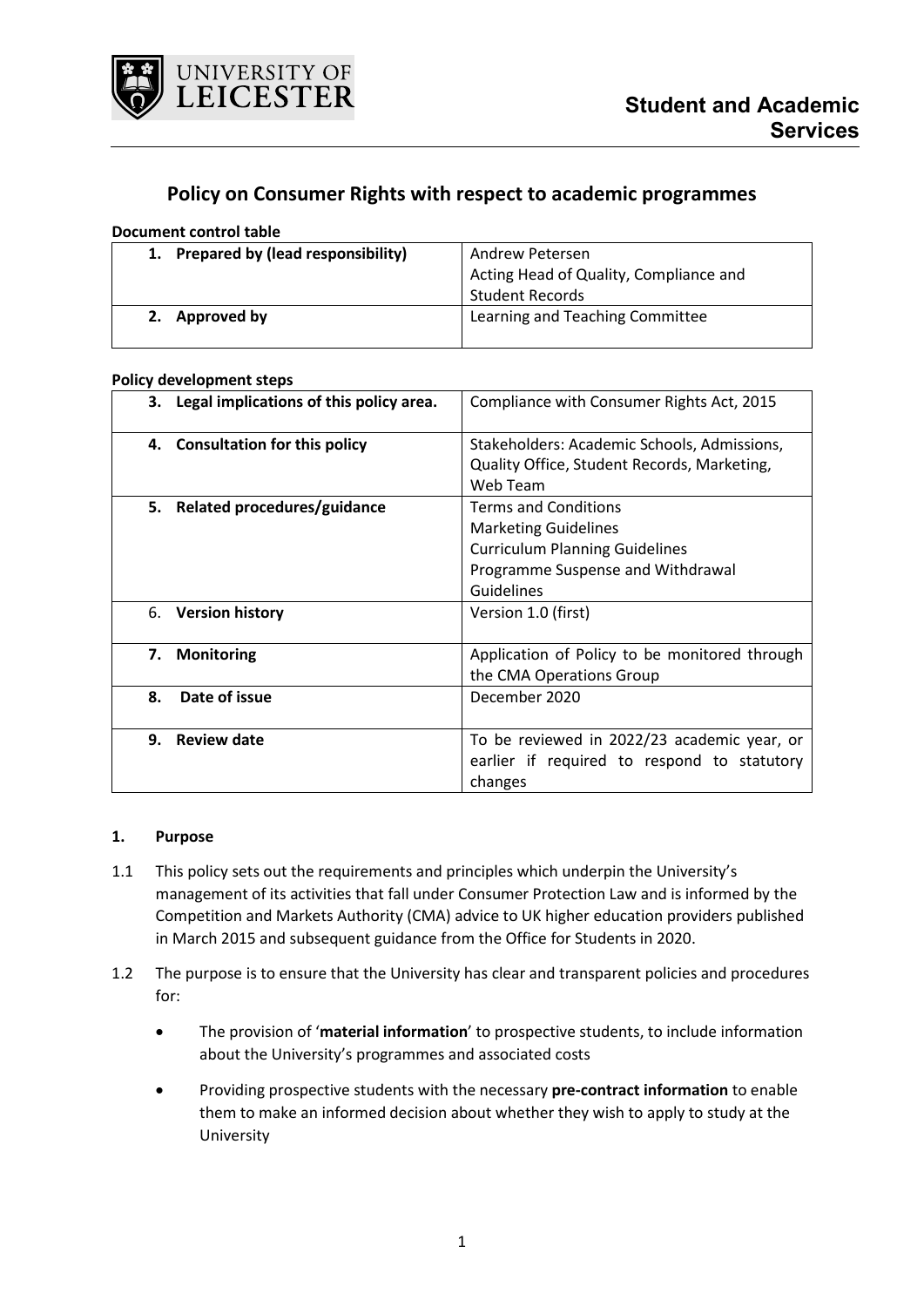- Ensuring that both **material** and **pre-contract** information remains up to date and accurate
- Ensuring a process is in place to communicate programme changes to offer holders and inform them of their rights to withdraw from the offer
- Highlighting to prospective students any terms and conditions which are surprising or otherwise important
- Making changes to programmes once students are registered and for communication and consultation with students regarding changes
- Enabling prospective and registered students to access the relevant complaints procedures
- **2. Roles and Responsibilities in relation to Consumer Rights Legislation**
- 2.1 Senate has ultimate responsibility for academic standards and the programmes the University delivers.
- 2.2 The Recruitment, Reputation and Performance Board sets policy and procedure with respect to Admissions and Marketing activity.
- 2.3 The Quality and Standards Sub-Committee (QSSC) approves new programmes and major changes to existing programmes on the advice of Programme Approval Panels, and the suspense or withdrawal of programmes on the advice of College Education Committees.
- 2.4 College Education Committees approve minor amendments to programmes as part of the annual curriculum planning process, and recommend proposals for programme withdrawal and suspense to QSSC.
- 2.5 The CMA Operations Group monitors CMA activity across the University to ensure compliance with consumer protection law and issues guidance and advice to Schools on CMA related issues.
- 2.6 The Quality Office is responsible for supporting the process of approving new programmes, major amendments and minor amendments and for ensuring that information on programme structures is accurately communicated to all internal stakeholders.
- 2.7 The Admissions Office is responsible for issuing offers informing offer holders of material changes to programmes.
- 2.8 Marketing and Communications is responsible for ensuring that marketing content, online, hard copy or verbal accurately reflects approved programme structures.
- 2.9 Academic Schools are responsible for either consulting with or informing returning students regarding changes to curricula.

# **3. Provision of Information**

3.1 The University aims to ensure that prospective students are provided with the information required to make an informed choice about whether they wish to study at the University and, following registration, with the necessary information to undertake their studies.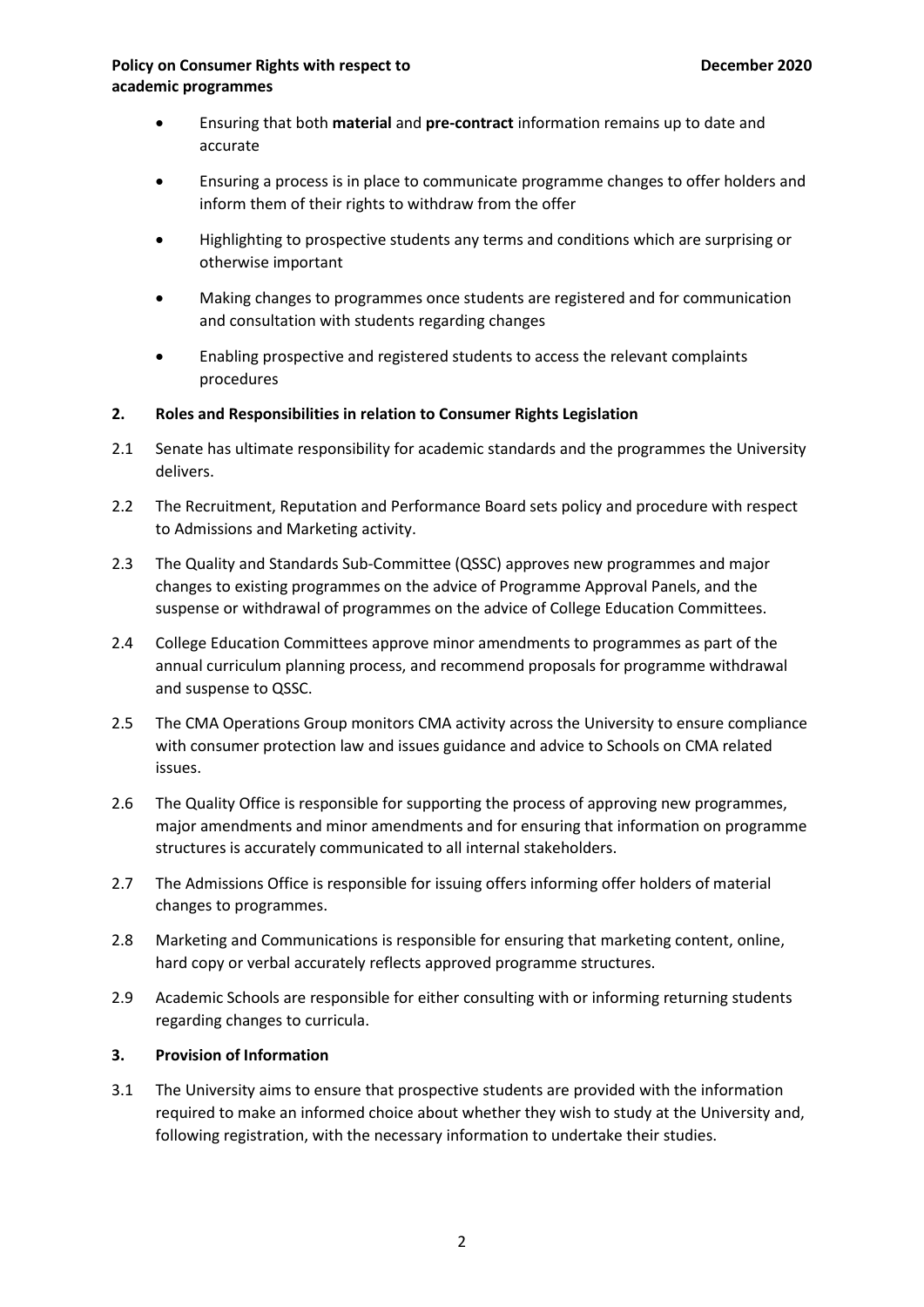- 3.2 In accordance with CMA requirements the University must provide '**material information'** at pre-application and application stages, '**pre-contract information'** at the point an offer is made and when a student formally registers with the University (also referred to as enrolment in CMA documentation).
- 3.3 Where changes are proposed to programmes after students have registered, the University aims to ensure that these are communicated clearly to students, including the nature and purpose of the changes, and that students have the opportunity to discuss these with their schools.

# **4. Pre-Application and Application Information**

- 4.1 The University will provide prospective applicants and applicants with the information required to ensure they are in a position to make an informed choice about whether they wish to study at the University.
- 4.2 All forms of information whether provided in writing or verbally by any member of the University form part of the material information on which prospective students may base a decision to apply to study at the University. $1$
- 4.3 The University will provide general information about studying at the University, including its facilities and services in its prospectuses and other online resources. It will ensure that this information is clear, accurate and accessible.
- 4.4 All printed material will carry a statement to confirm that it is accurate at the time of printing and applicants will be directed to the University website for the most up to date information.
- 4.5 The University will provide the following standard **material information** online regarding its programmes, for enquirers and applicants:
	- Programme title, qualification and UCAS code (where applicable);
	- A course description;
	- Entry requirements;
	- Course fee and any additional costs;
	- External Accreditation (where relevant);
	- Programme structure by year of study, including core module titles and indicative list of optional modules;
	- An overview of learning and teaching methods on the programme, including academic support.
- 4.5 In all information it provides the University will ensure that:
	- Reference is not made to specific staff who will contribute to the programme;
	- It takes account of vulnerable groups of potential students, for example if access is limited this is clearly stated;

<span id="page-2-0"></span> <sup>1</sup> University level marketing guidelines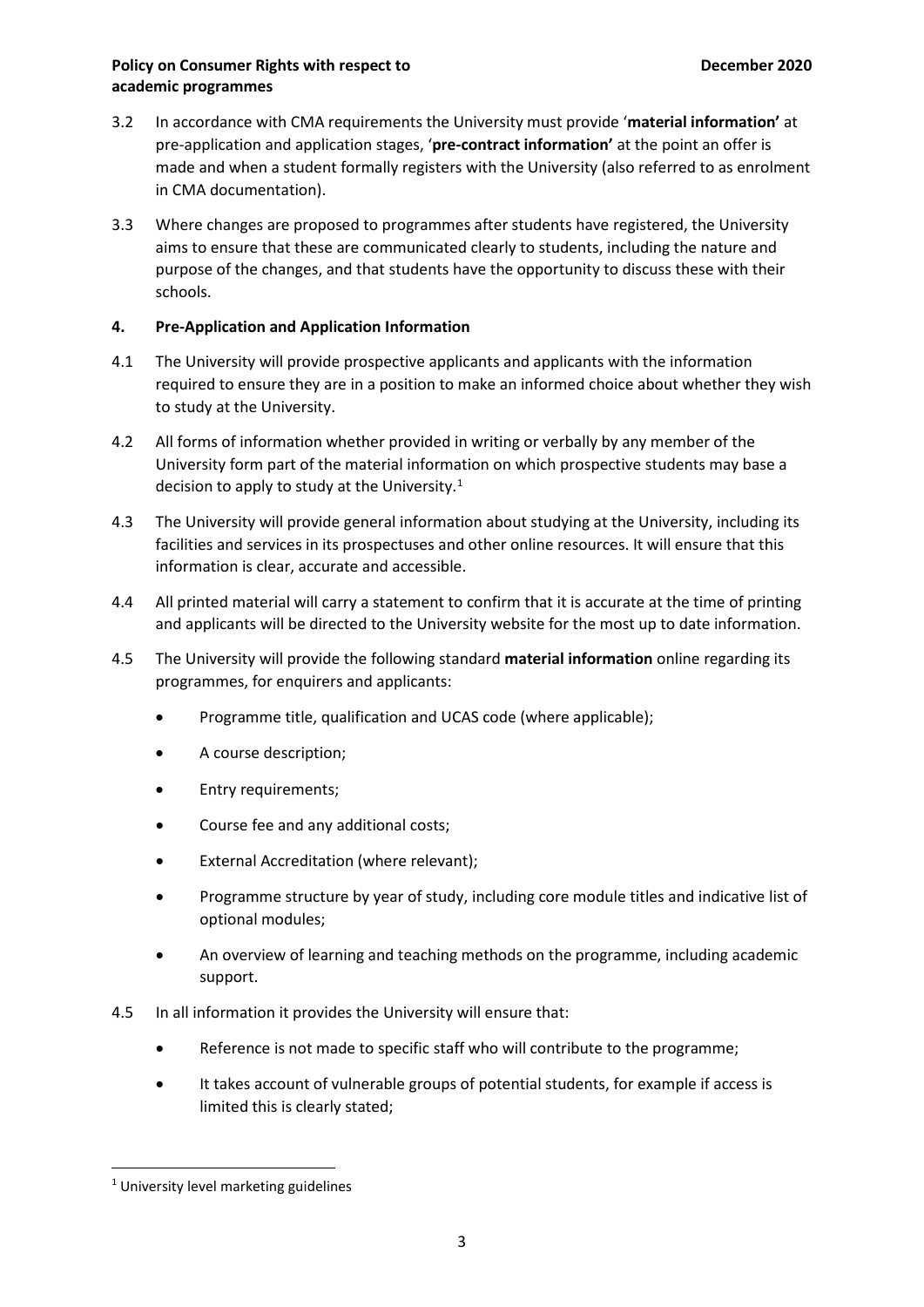- All material information is provided upfront and not revealed at different stages of the admissions process, with the exception of where changes to programmes are necessary after the point of application or offer (see section 6 below);
- If a distance-learning, part-time or international cohort is the target audience additional information e.g. on English Language requirements, United Kingdom Visas and Immigration (UKVI), opening times of facilities etc. are provided;
- If a programme is accredited information and logos are up to date and the modules required for accreditation are stated clearly. References to accreditation by a Professional, Statutory or Regulatory Body (PSRB) can only be made when it is in place not when it is anticipated;
- If a programme leads to an additional award or qualification explicit details of the cost involved and any additional assessments required are stated;
- Materials include a statement that optional module lists are indicative, but not definitive of what will be available to the student.

# **5. New Programmes**

- 5.1 New programmes can be advertised 'subject to approval' once the business case has been approved. No applications may be submitted or offers made until confirmation of approval in full is issued by the Quality Office.
- 5.2 Where a programme is advertised 'subject to approval' any marketing materials should take account of the potential for programme details to change through the approval process. The following information should be provided in any advertisements or marketing materials:
	- No formal programme structure, but description of the programme content with key areas of study and any unique selling points;
	- Entry requirements;
	- Tuition and any other fees;
	- Indicative module titles for each year of the programme.
- 5.3 Once a programme is approved in full it will be subject to the standard requirements regarding marketing materials and provision of material information set out in section 4.

#### **6. Information at Offer Stage**

- 6.1 The University will provide the necessary information to prospective students at the point it makes an offer to enable them to make an informed decision as to whether they wish to study a particular programme at the University.
- 6.2 The University will provide the following **pre-contract information** within a formal offer of a place for a programme of study:
	- Programme title;
	- Entry requirements, including English Language and typical offer level criteria;
	- Length of programme;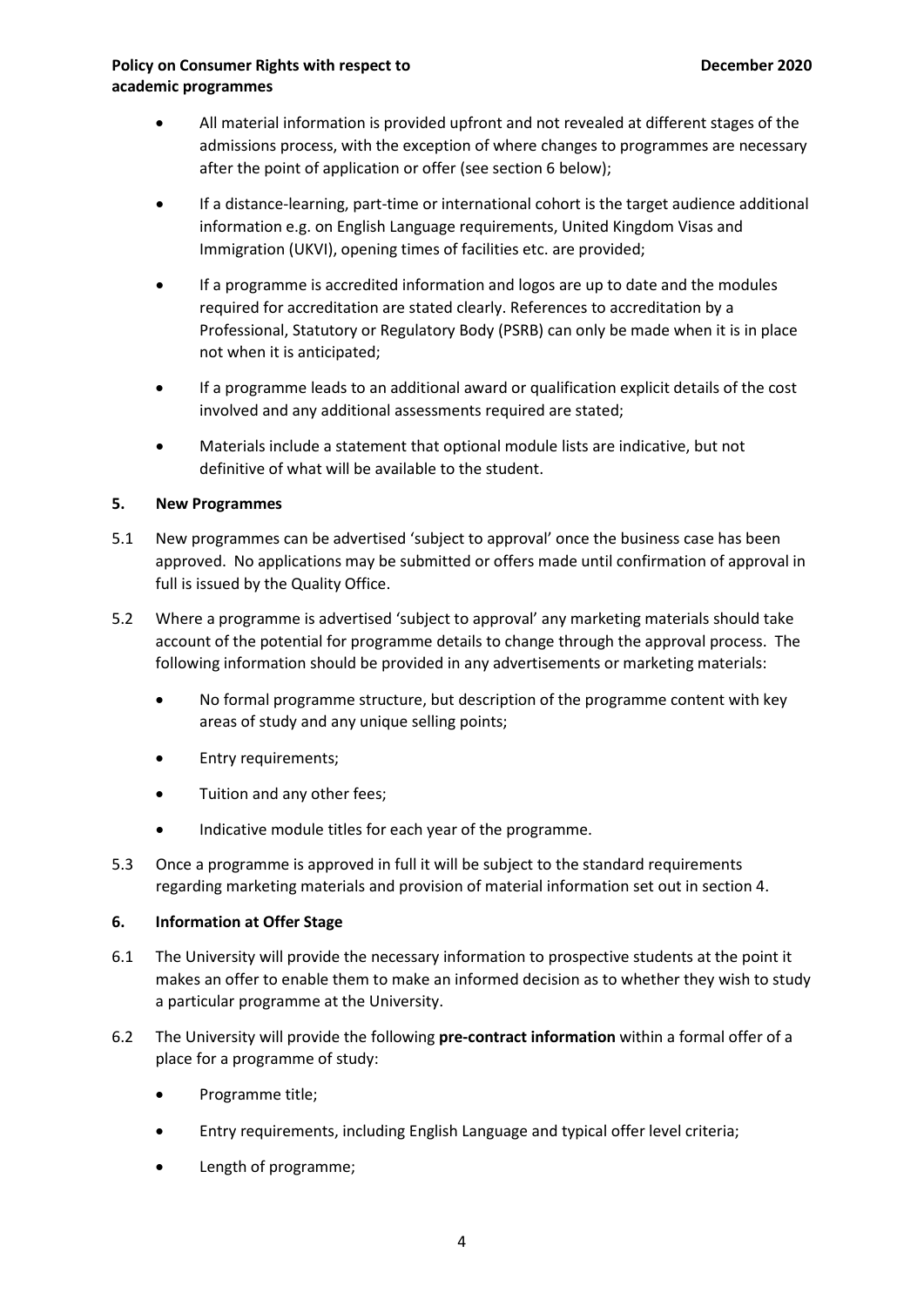- Core modules (i.e. those modules students must study) and an indication of likely option modules, including any examples of those typically offered every year;
- Information about any pre-requisites (where a module has to be passed in order to progress to another module or level of study);
- Programme structure, including the way it is delivered and where applicants can view specific information on learning and teaching for current modules;
- Overall methods of assessment at programme level;
- The award received at the end of the programme;
- Location of study, where this is not the UoL campus;
- Details of any accreditation;
- Details of any deposits;
- Tuition fee;
- Any additional costs associated with the programme (e.g. field work costs).
- 6.3 When a potential student accepts an offer, the University has entered into a contract with them. Providing the prospective student meets the conditions of any offer, the University is obliged to accept the student to register on the programme for which they have received an offer, unless that programme has been withdrawn and applicants given notice as under 9.1.
- 6.4 All prospective students are issued with details of the University's Terms and Conditions<sup>[2](#page-4-0)</sup> of offer at the point a formal offer is made.
- 6.5 The University is required to notify prospective students of any significant changes to **precontract** information listed under 6.2 made to programmes after an offer has been made (see section 9).

# **7. Registration**

- 7.1 The University is bound by the **pre-contract** information issued to a student, which includes the Senate Regulations and relevant University policies. Students are also required to reconfirm their acceptance of regulations and policies at the point they complete their formal registration with the University.
- 7.2 To move from applicant status to registered status students are required to accept the Senate Regulations and other associated policies including the Dignity and Respect Policy and the Code of Student Conduct. Students will be required to reconfirm acceptance of these policies and regulations as part of the annual re-registration process. The University reserves the right to alter these regulations and policies, but students will be informed of any significant changes.
- 7.3 All the relevant information will be available and referenced at pre-contract stage but at registration there is an explicit statement to ensure students are aware of their obligations and possible consequences when the Code of Student Conduct is breached.

<span id="page-4-0"></span> <sup>2</sup> Terms and Conditions of Offer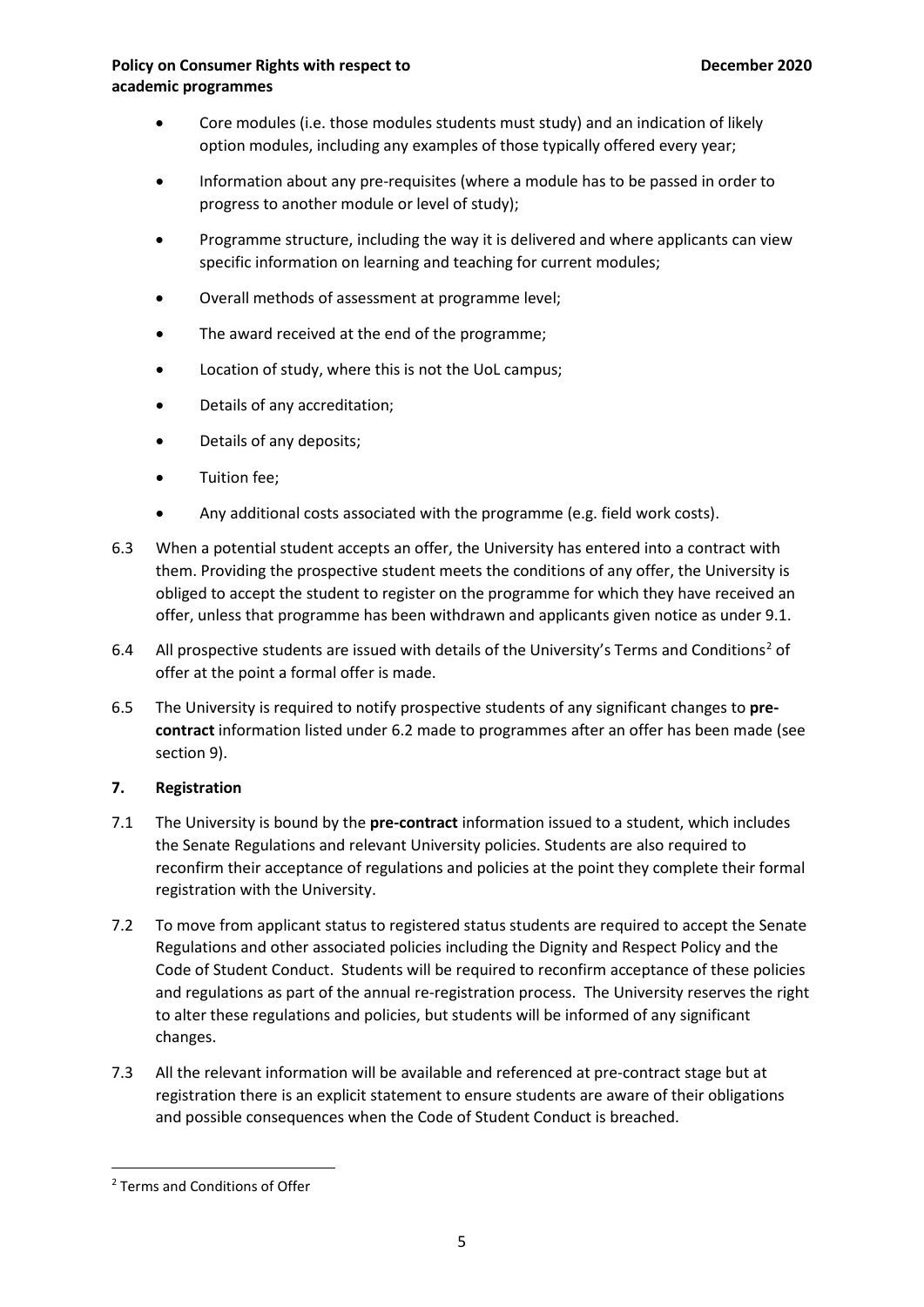- 7.4 Students register online and therefore have a 14-day cancellation right from their course start date, so they can withdraw from their studies up until that point without any penalty and receive a full refund.
- 7.5 Although students are required to re-register annually subject to satisfactory progress, they do not enter into a new contract each year as the contract set out in the offer letter a student receives covers the duration of their programme.
- 7.6 The University retains programme and module specifications and other relevant documents in relation to each cohort of students, which are published online. Programme specifications for previous years of entry are available from the Quality Office

# **8. Changing Programmes and CMA requirements**

# **Pre-registration**

- 8.1 The University will not make fundamental changes to programmes after offers have been made to prospective students but before these students commence, other than in exceptional circumstances. Changes should not be made to core elements of a programme, including title, length, core module or overall structure.
- 8.2 Changes to optional modules can be made, providing the way they have been previously advertised has been sufficiently flexible, for example by indicating that a range of optional modules will be offered each year on a programme with an indicative list of the topics that may be available.
- 8.3 Where any changes are proposed which significantly alter any of the contractual details set out in the Offer Letter (see para 6.2), the University will inform offer holders of the change, provide information on the rationale and benefits of the change, and advise them of their rights to withdraw from the contract at that stage if they wish. Notification of the change will take place a minimum of 25 days before the student was due to commence the programme.

# **Post-registration**

- 8.4 The University seeks to ensure that the content and pedagogy within its programmes are continually reviewed and updated to ensure that they reflect the most current disciplinary practice. It may therefore be desirable to periodically update materials or programme structures to reflect disciplinary developments, to respond to feedback from external examiners or current students, or to accommodate changes in staffing. There may also be circumstances where it is necessary to make changes to meet the requirements of PSRB accreditation for individual programmes.
- 8.5 Minor changes to programmes will be subject to the annual process of Curriculum Planning. The University issues detailed guidance on the annual curriculum planning process and late changes with advice on communication/consultation with students.[3](#page-5-0)
- 8.6 The University will ensure that registered students are kept appropriately informed of proposals to make significant amendments to their programme of study. Depending on the nature of and scale of the change proposed there may be the need to formally consult with the student body and seek agreement for the change. The University issues guidance on the nature and level of information and, where appropriate, consultation required for particular

<span id="page-5-0"></span> $\frac{1}{3}$ <sup>3</sup>Curriculum Planning Guidance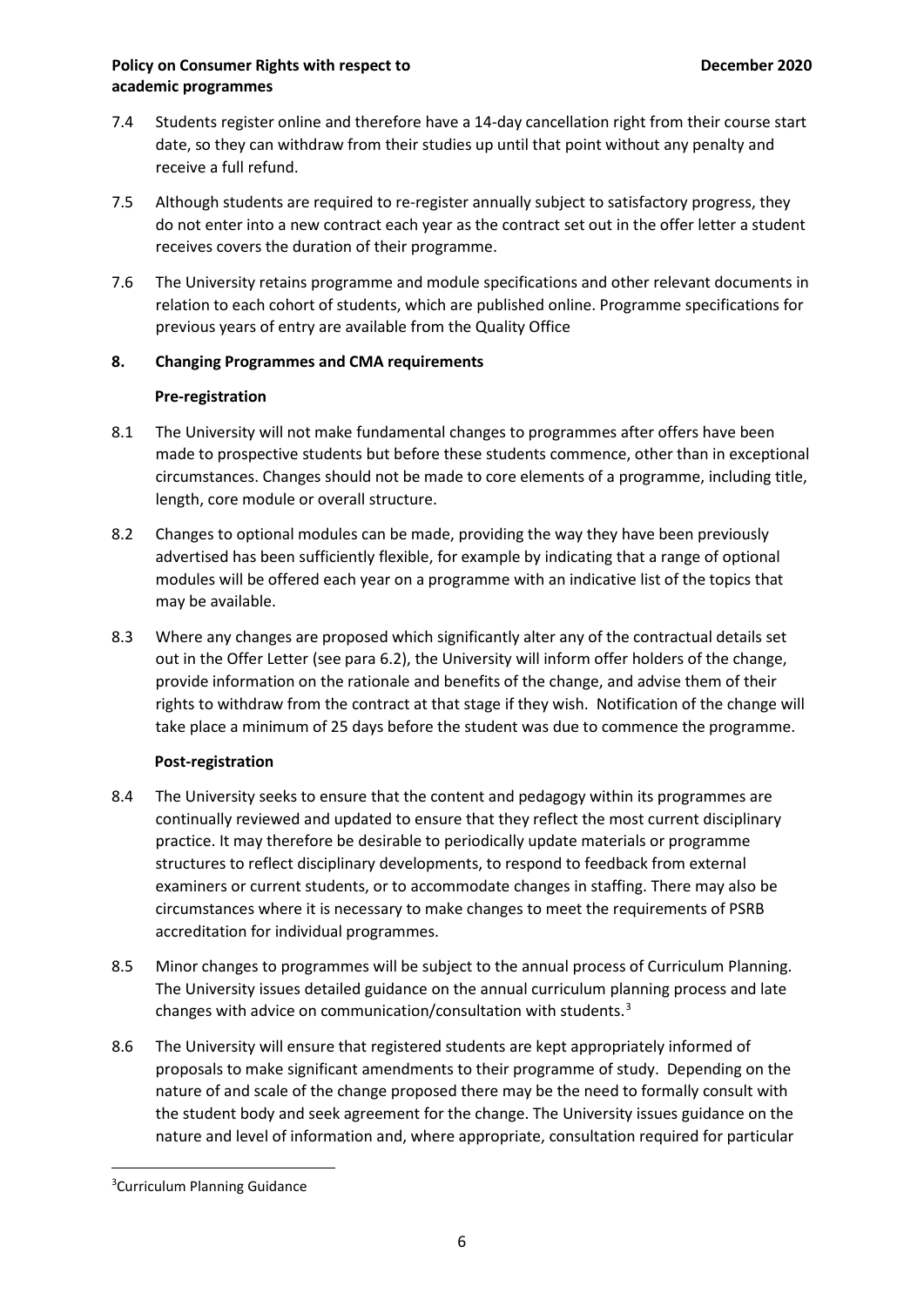types of changes. Wherever possible, notification of the change will take place a minimum of 25 days before the change is due to take effect.

8.7 All changes to programme documentation approved through the Curriculum Planning process for individual programmes or cohorts will be maintained and published by the Quality Office.

# **9. Suspense or Withdrawal of Programmes**

- 9.1 Suspension or withdrawal of programmes will be managed in line with the University's processes in the Code of Practice on the Development and Approval of taught programmes, and commitments in its published Student Protection Plan.[4](#page-6-0)
- 9.1 Where an intake to a programme is suspended or a programme is withdrawn prior to students joining, all applicants and offer holders will be contacted at least 25 days before the advertised commencement of the programme, advised of the change and where possible offered a similar alternative.
- 9.0 Where the decision is taken to suspend an entry to or to withdraw a programme upon which there are registered students, the University will ensure that appropriate resources and support are in place so that current students are able to complete the award for which they registered. This will take account of the maximum periods of registration remaining available on the programme for both cohorts and individual students. Details of the University's commitments in this regard are set out in the Code of Practice on Programme Development and Approval, and the Student Protection Plan.

# **10. Complaints Procedures**

- 10.1 The University has separate complaints procedures for applicants and registered students.
- 10.2 Applicants who wish to make a complaint relating to an aspect of the Admissions process may do so in accordance with the Code of Practice on Admissions.
- 10.3 Registered students may submit a complaint in accordance with Senate Regulation 12. Complaints processes are highlighted to students online, via student handbooks and are highlighted to students at the point of initial and re- registration.
- 10.4 Complaints are handled in accordance with the OIA's Good Practice Framework and on completion of University processes students are issued with a 'Completion of Procedures' letter notifying them of their right to submit a complaint to the OIA if it meets its criteria.

<span id="page-6-0"></span> <sup>4</sup> Student Protection Plan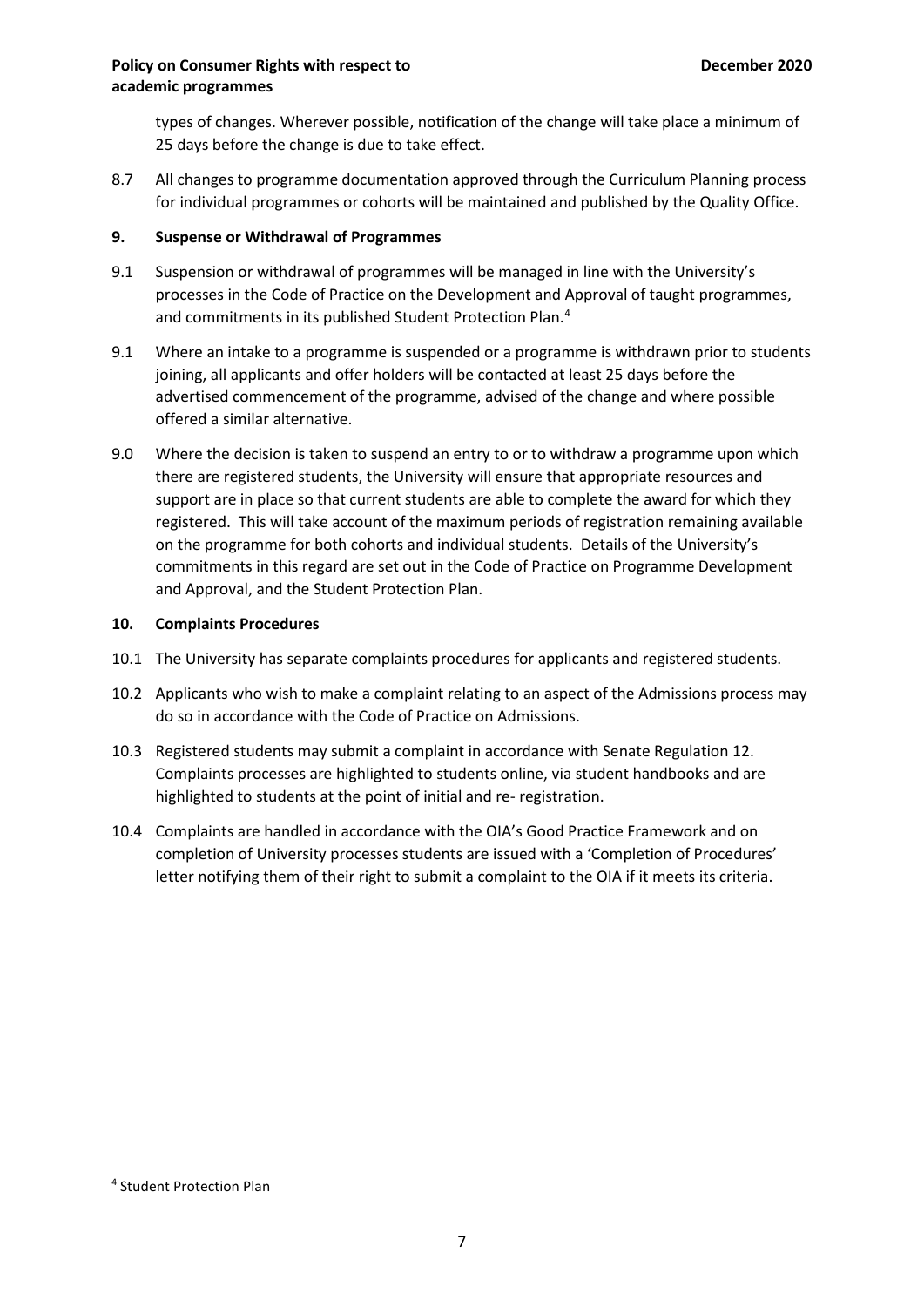#### **Appendices**

Glossary

**[Student Protection Plan](https://le.ac.uk/study/how-to-apply/student-protection-plan)** 

[Terms and Conditions](https://le.ac.uk/study/how-to-apply/ts-and-cs) of an Offer

[Curriculum Planning Guidance](https://www2.le.ac.uk/offices/sas2/courses/curriculum-change-process-for-2019-20/supporting-material)

[Student Consultation Guidance](https://www2.le.ac.uk/offices/sas2/courses/curriculum-change-process-for-2019-20/student-consultation)

[Programme Suspension and Withdrawal Guidance](https://www2.le.ac.uk/offices/sas2/courses/suspending-or-withdrawing-courses)

[Code of Practice on Admissions](https://www2.le.ac.uk/offices/sas2/quality/codes/admissions)

[Senate Regulation 12 governing student complaints](https://www2.le.ac.uk/offices/sas2/regulations/senate-regulations)